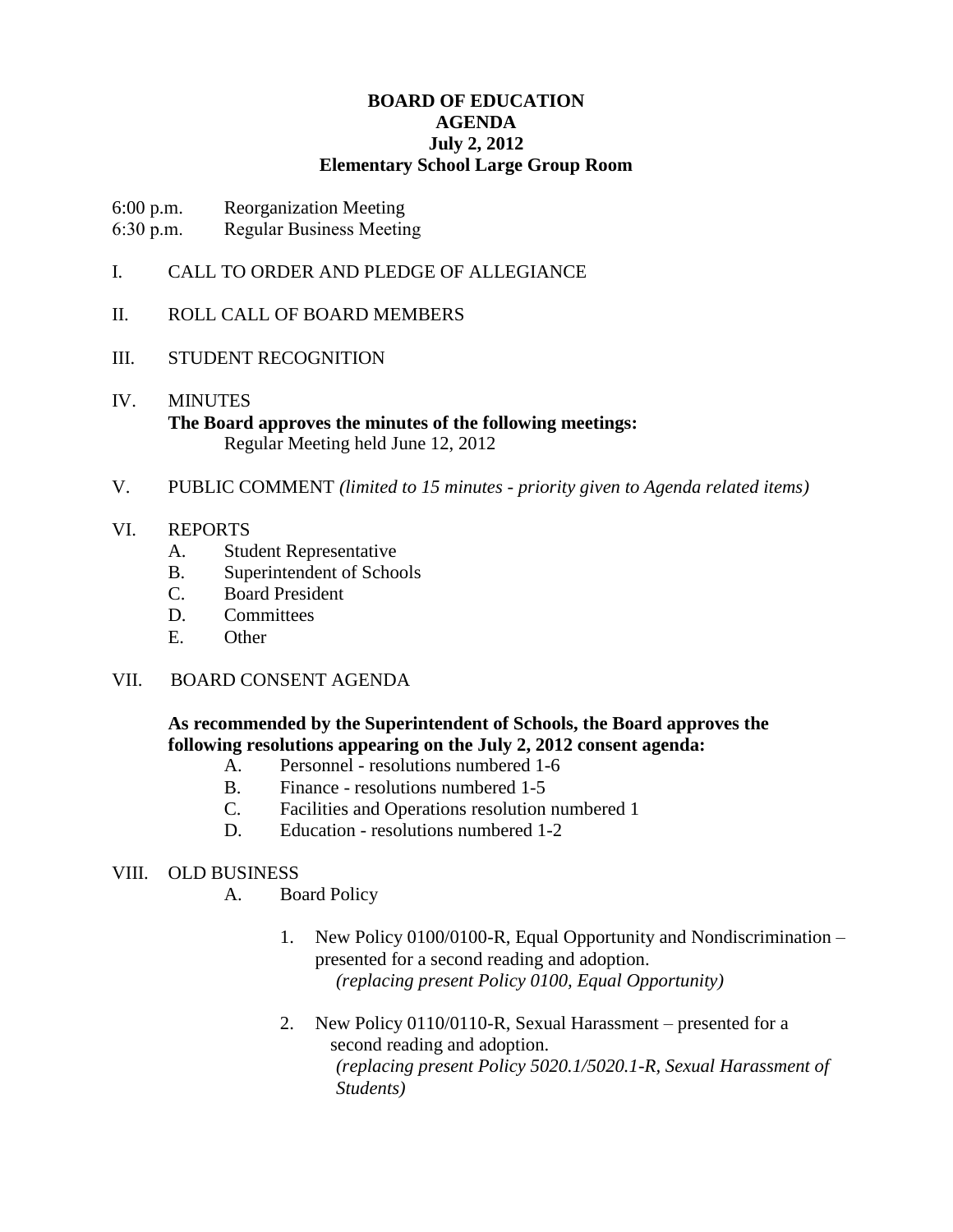- 3. New Policy 0115/0115-R, Student Harassment and Bullying Prevention and Intervention – presented for a second reading and adoption.
- 4. New Policies Presented for a second reading and adoption: 5300.15, Code of Conduct 5300.30, Prohibited Student Conduct 5300.70, Public Conduct on School Property 5300.75, Dissemination and Review *(replacing present Policy 5300, Student Conduct)*
- IX. NEW BUSINESS
	- A. Board Workshop
- X. PUBLIC COMMENT
- XI. ADJOURNMENT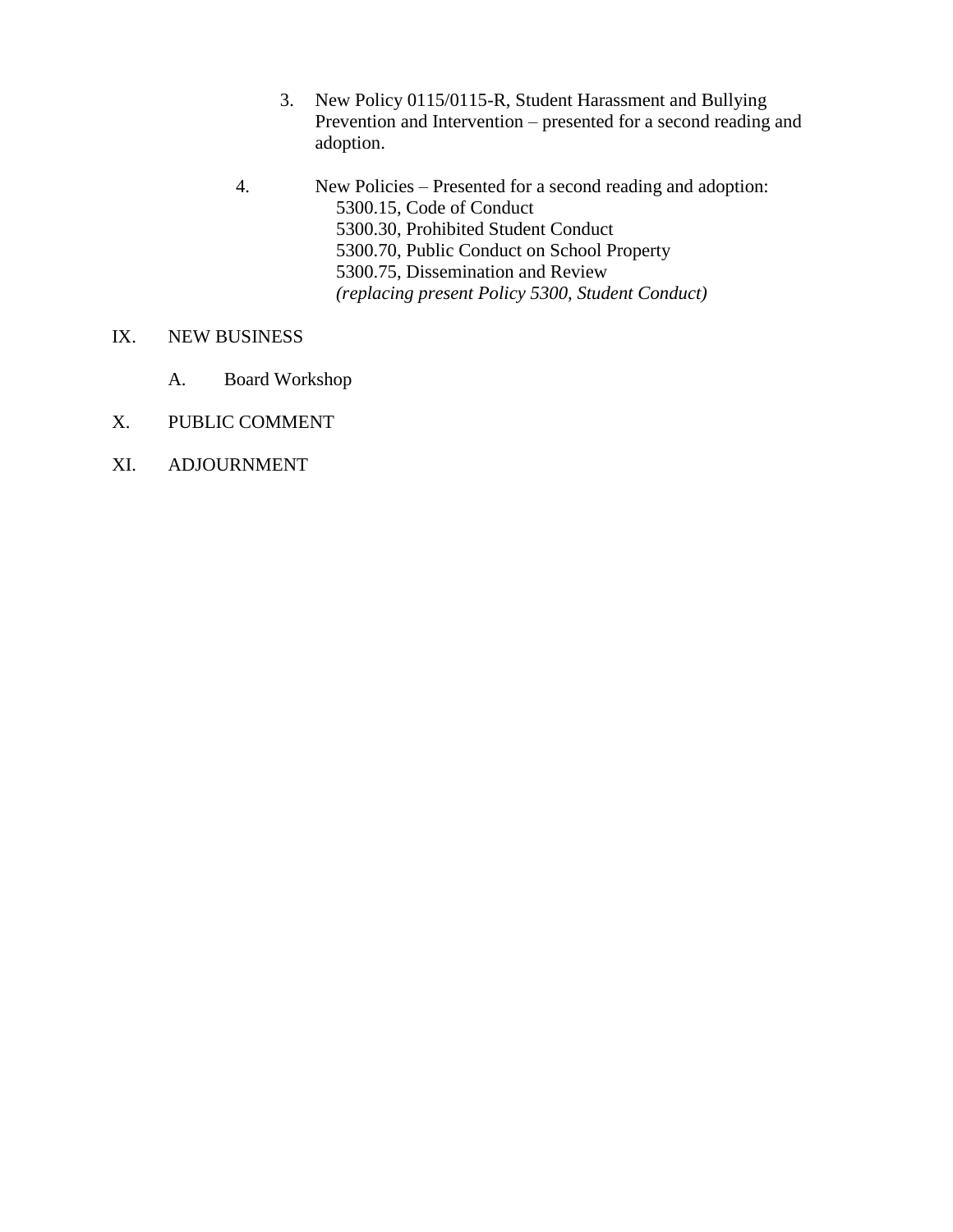#### **CONSENT AGENDA** July 2, 2012

#### **A. Personnel**

1. Resignation – Teaching Assistant

The Board accepts the resignation of Mary Hydek as a Teaching Assistant, for the purpose of retirement, effective June 30, 2012.

2. Request for Leave – Reading Teacher

The Board approves the request of Bonne Quartarone, Reading Teacher, for a leave of absence from October 18, 2012 until January 18, 2013 in accordance with Board Policy 9520.2 Family and Medical Leave and Article IX.B.9 of the negotiated agreement with the Port Jefferson Teachers' Association; and further, the Board approves the request of Bonnie Quartarone for a childcare leave of absence from January 19, 2013 until June 30, 3013 in accordance with Article IX.F. of the negotiated agreement with the Port Jefferson Teachers' Association.

3. Approval of Longevity Payment

The Board approves longevity payment in the amount of \$2,196.00 to Regina Booker, Personnel Transactions Clerk, upon completion of five years of service under the terms and conditions of the Port Jefferson Office Staff Association.

4. Appointment – Special Education Teacher

The Board approves the appointment of Kristen Poulos as a teacher of special Education on a probationary basis effective August 29, 2012, at Level MA30 Step 7, in accordance with the negotiated agreement with the Port Jefferson Teachers' Association.

5. Abolishment of Positions

Be it resolved, the Board hereby abolishes two full-time Teacher Aide positions for the 2012-2013 school year.

6. Rescission / Appointment – Summer Academy

The Board rescinds the appointment of Rosemary Griffen as a substitute teacher for the 2012 Summer Academy Special Education Program; and, appoints Rosemary Griffen as a substitute teaching assistant for the 2012 Summer Academy Special Education Program.

## **B. Finance**

1. Financial Reports

The Board approves the financial reports.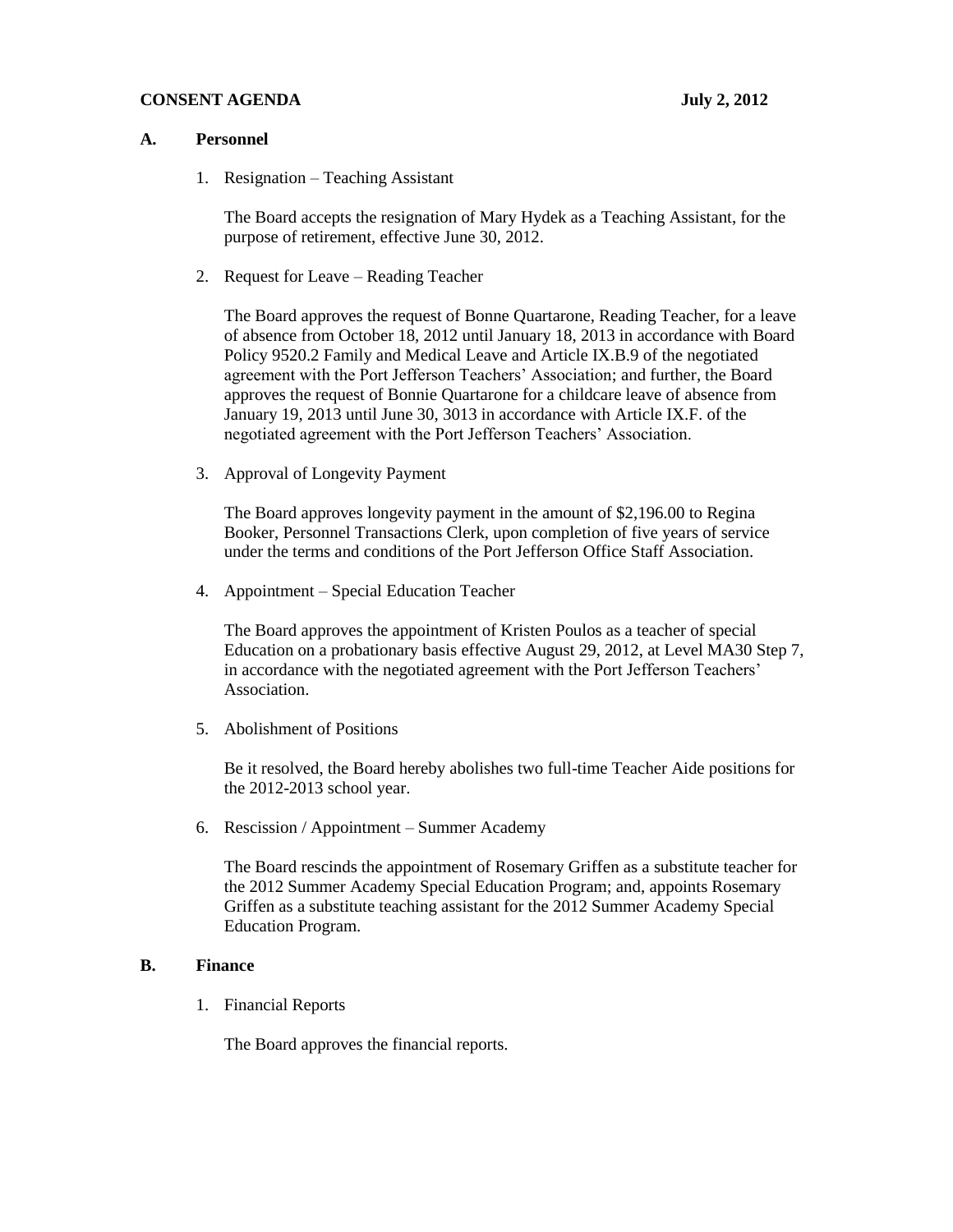2. Tax Anticipation Notes

The Board approves the attached resolution authorizing the issuance of Tax Anticipation Notes in anticipation of the receipt of taxes to be levied for the fiscal year ending June 30, 2013.

3. Tax Shelter Annuity Companies

The Board approves the following tax shelter annuity companies for the 2012-2013 school year:

Ameriprise Financial Services, Inc. MetLife AXA Equitable Life Insurance Company Mutual, Inc. Employee Benefit Account (Legend) ING National Trust GWN Marketing/Employee Deposit Account Oppenheimer Shared Holder Services

4. Approval of Payment

The Board approves payment to NYSUT Education and Learning Trust, in the amount of \$600.00, for a facilitator of a professional development workshop for paraprofessionals.

5. Membership Renewal

The Board approves membership renewal with the New York State School Boards Association at a cost of \$11,800.00 for the 2012-13 school year.

## **C. Facilities & Operations**

1. American Red Cross Shelter Agreement

The Board approves the Shelter Agreement between the American Red Cross and the Port Jefferson Union Free School District, for the 2012-2013 school year, allowing the American Red Cross use of the school buildings as an emergency shelter in the event of a disaster.

#### **D. Education**

1. Committees on Special Education

The Board approves the recommendations of the Committees on Special Education.

2. Special Education Services

The Board approves the following special education provider for the 2012-2013 school year: Melissa Paladino – Behavioral Support Center, LLC